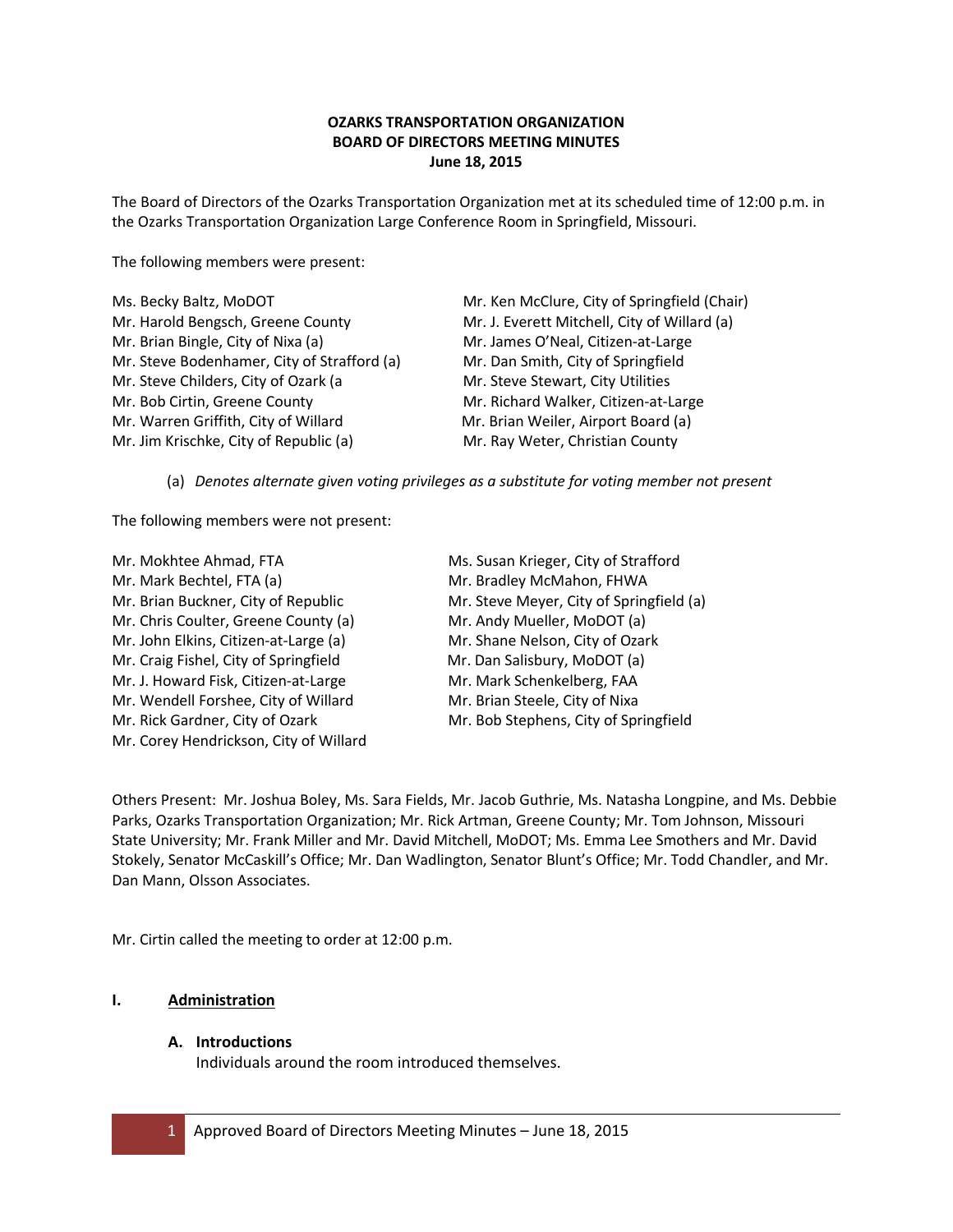### **B. Approval of Board of Directors Meeting Agenda**

Mr. Weiler made the motion to approve the June 18, 2015 agenda. Mr. Griffith seconded and the motion was carried unanimously.

### C. **Approval of the April 16, 2015 Meeting Minutes**

Mr. Bengsch made the motion to approve the April 16, 2015 Meeting Minutes. Mr. Weter seconded and the motion was carried unanimously.

### D. **Public Comment Period**

None.

## **E. Executive Director's Report**

Ms. Fields stated that the OTO had concluded the survey for the Long Range Transportation Plan. The results have been distributed. There were 483 responses and the survey ran from March 5 to May 22. There were six public input events. The survey was on several websites and was included in utilities mailers. The most prevalent responses were from the City of Nixa, though the City of Willard had a good showing as usual. The survey asked for both the home and work postal code so the correlation could be understood. The survey also asked about the age range. The most prevalent age brackets were 55 to 64 and the second was 35 to 44. One of the questions asked was "what is the most important issue in the OTO region?" The answer that came in first was safety and the second was reducing congestion.

Mr. McClure remarked that the response with the lowest concern was decreased funding. He commented on how there can be safety and reducing congestion without concern for decreasing funding. Ms. Fields stated that the question might have been asked incorrectly. The question will be asked differently the next time. The survey also asked the top transportation problems. The first response was traffic congestion, second was poor pavement condition, and the third was lack of biking and walking options. The same questions were asked about the neighborhood. The responses were about the same. A question was asked if a person had \$100 to spend on transportation how the person would spend it. New highway construction came in first. Bicycle lanes and trails second and third was intersection/interchange improvements.

Ms. Fields stated that there was another sheet to the handout that staff will email to the Board members about the projects. The Amendment 7 list was used. It appears that people were concerned about projects in their own cities. When asked if a project was important, the top projects were 160 to the City of Nixa, as well as Hwy 14. The lowest project was the Business Route 65 in the City of Ozark. That project did not have a strong regional showing. The final question asked was what funding mechanism would be supported and the highest ranking was an increase in sales tax. The lowest ranking was the fuel tax.

Staff has been working on the Major Thoroughfare Plan. There is a meeting scheduled to go over the 200 proposed changes. It has been reviewed at great lengths. Staff has also been working with the Transit Marketing Subcommittee that will be implementing the Transit Coordination Plan. The subcommittee is looking at ways to market transit. The Local Coordinating Board of Transit put out a call for FTA 5310 projects, which is for human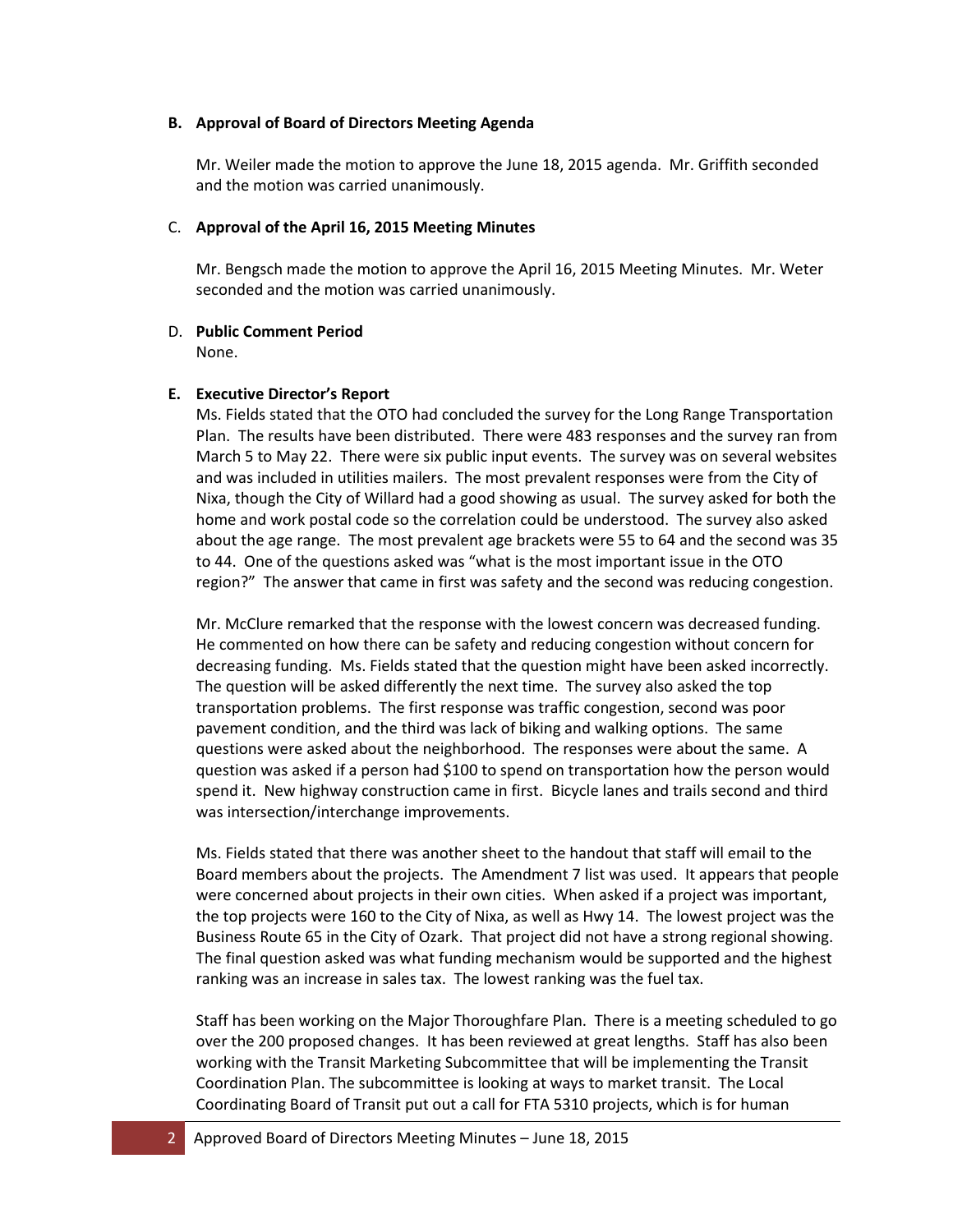service vehicles. The Local Coordinating Board of Transit is meeting after the Board of Directors meeting to review the applications and award the vehicles to the human service agencies. The Bicycle and Pedestrian Committee has been working on the Trail Implementation Plan.

Staff continues to be involved with area Chambers of Commerce. Ms. Fields mentioned that Ms. Longpine will present at MOVITE on what the OTO is doing in regards to Performance Measures in preparation of meeting the national requirements for Performance Measures.

City Utilities has a FTA compliance review in July. OTO staff will be participating in the review. MAP-21 was extended to July 31. That is two months short of the fiscal year so there is only 10 of the 12 months federal funding available this fiscal year.

#### **F. MoDOT Update**

Ms. Baltz stated that earlier in the month the Missouri Highways and Transportation Commission introduced a project on I-70. MoDOT has requested proposals from companies on how the companies might work for and fund I-70. There was a presentation about technology ideas that might work on the interstate and this presentation prompted the Commission to look for other ideas and input. MoDOT is looking at ideas that have not already been vetted. She stated that there was information available about the proposal process on the MoDOT website.

She stated that MoDOT has been having discussions about how to continue the push for transportation when the legislative sessions are out. Each of the seven districts is looking for personal stories in the area on how the lack of transportation improvement has impacted the area. The thought is to make it more personal to connect with the people. The City of Republic, in the OTO area, has the industrial park. There are a lot of trucks coming in and out on a two lane road. She detailed examples from Clinton, MO.

She updated the Board of Directors on the status of the Battlefield Road/65 project and the upcoming closure for seven days. The Chestnut Expressway Rail Project has been postponed. The judge overseeing the condemnation process, recused himself, which has delayed the hearing.

#### **G. Legislative Reports**

Mr. Stokely gave an update on the federal funding for the Highway Bill. He was not optimistic that there would be a long term bill before the recess.

Mr. Wadlington agreed with Mr. Stokely. He stated that there was several option on the table, but there seems to be a lot of divided politics. He distributed an article from Politico that provided more facts. It appears there is an impasse on funding the Highway Bill. He discussed the various scenarios and possible outcomes.

Mr. O'Neal brought up an article by Michael McAuliff in the Huffington Post. It was in reference to the testimony that Bill Graves, President of the American Trucking Association, gave before the House Ways and Means Committee.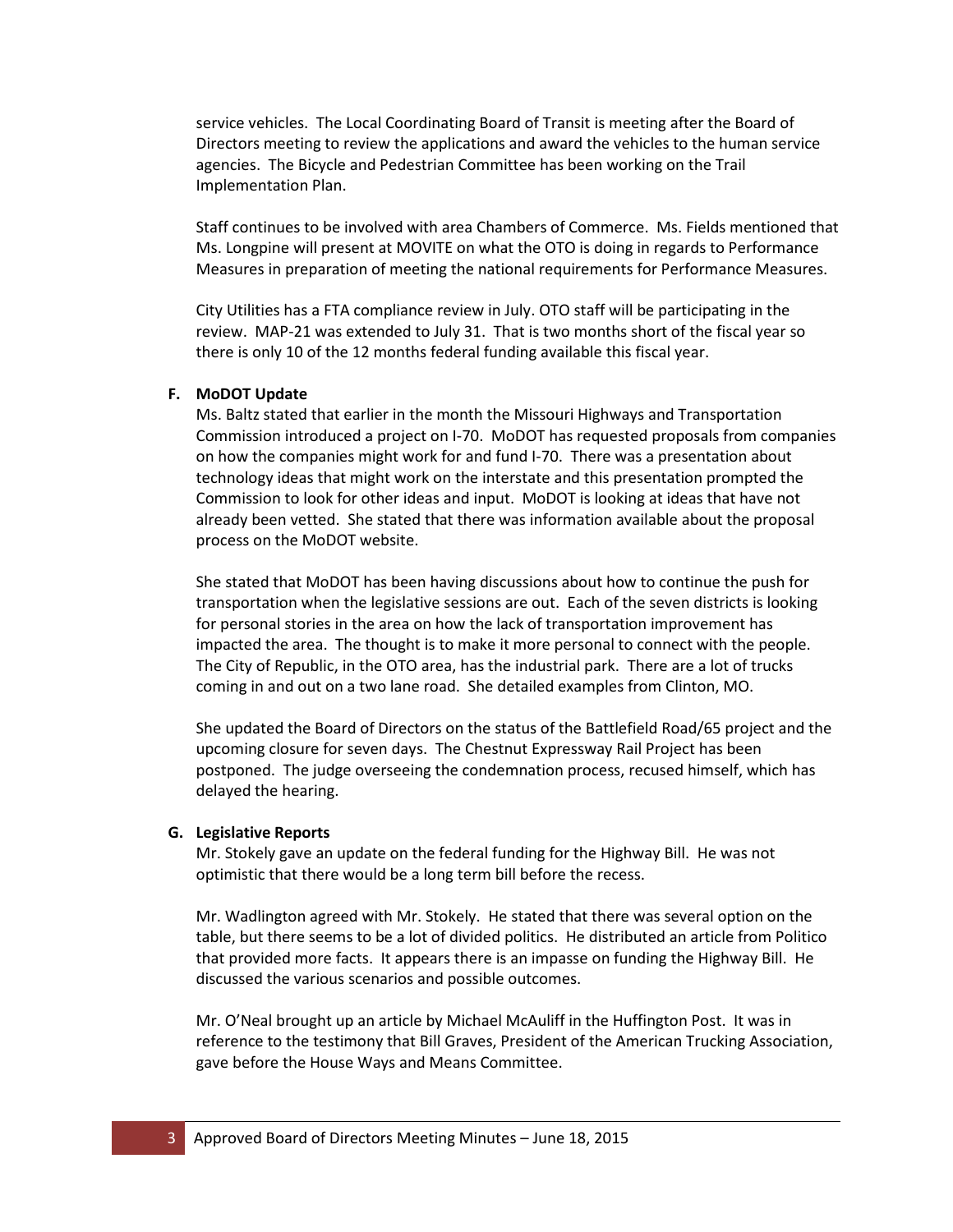### **II. New Business**

#### **A. OTO Chairman Appointment**

Mr. Cirtin stated that pursuant to the adopted chair rotation, the City of Springfield will fill the chairman position for calendar year 2015. This seat has been left vacant by the departure of Mr. Jerry Compton. The City of Springfield is proposing Mr. Ken McClure fill the chairman position for 2015.

Mr. Krischke made the motion to appoint Mr. McClure as OTO Chairman for Calendar Year 2015. Mr. Weiler seconded and the motion carried unanimously.

Mr. McClure took over the Chair position and thanked the Board.

#### **B. Administrative Modification 5 to the FY 2015-2018 TIP**

Ms. Longpine stated that the agenda contained ten items that are included in the Administrative Modification Number Five. The OTO Public Involvement Policy allows the OTO to make minor changes to the Transportation Improvement Program. The first change was for the City of Willard to move construction funding to engineering. There is not a change to the overall cost of the project. The remaining items are part of a large amendment request that MoDOT made with the Statewide Transportation Improvement Program. The OTO is not producing a new Transportation Improvement Program this year. She outlined the changes included in the Administrative Modification Five.

#### **C. Amendment Number Five to the FY 2015-2018 TIP**

Ms. Longpine stated that there are twenty-eight items included in Amendment Number five to the FY 2015-2018 TIP. MoDOT has submitted a large request to coordinate with the FY 2016-2019 Statewide Transportation Improvement Program. There were two items added since the Technical Planning Committee meeting. There was funding listed in the federal funding category and the items have been changed to MoDOT advance construction. She outlined a few of the items included in the amendment.

Mr. O'Neal made the motion to approve Amendment Number Five to the FY 2015-2018 TIP. Mr. Weiler seconded and the motion was carried unanimously.

#### **D. Federal Functional Classification Map Change Request**

Ms. Longpine stated that the Functional Classification Map is how roads are determined to be eligible for federal aid. It is different from the Major Thoroughfare Plan, which is how the OTO would like to see the roadways used. The Functional Classification Map is the current use of the roads. The City of Strafford made a request to upgrade Washington Avenue to a Major Collector from Local. OTO staff, in concurrence with the City of Strafford and MoDOT, looked at the broader plan of the City of Strafford to upgrade several other roads to Collector status. This will allow the City of Strafford to spend some of the STP-Urban funds and adjust some of the alignments.

MoDOT is requesting a change for Evans Road. There is a section of Evans Road that is acting as a local connector as opposed to part of the road network. The request is to bring it down to a local connector.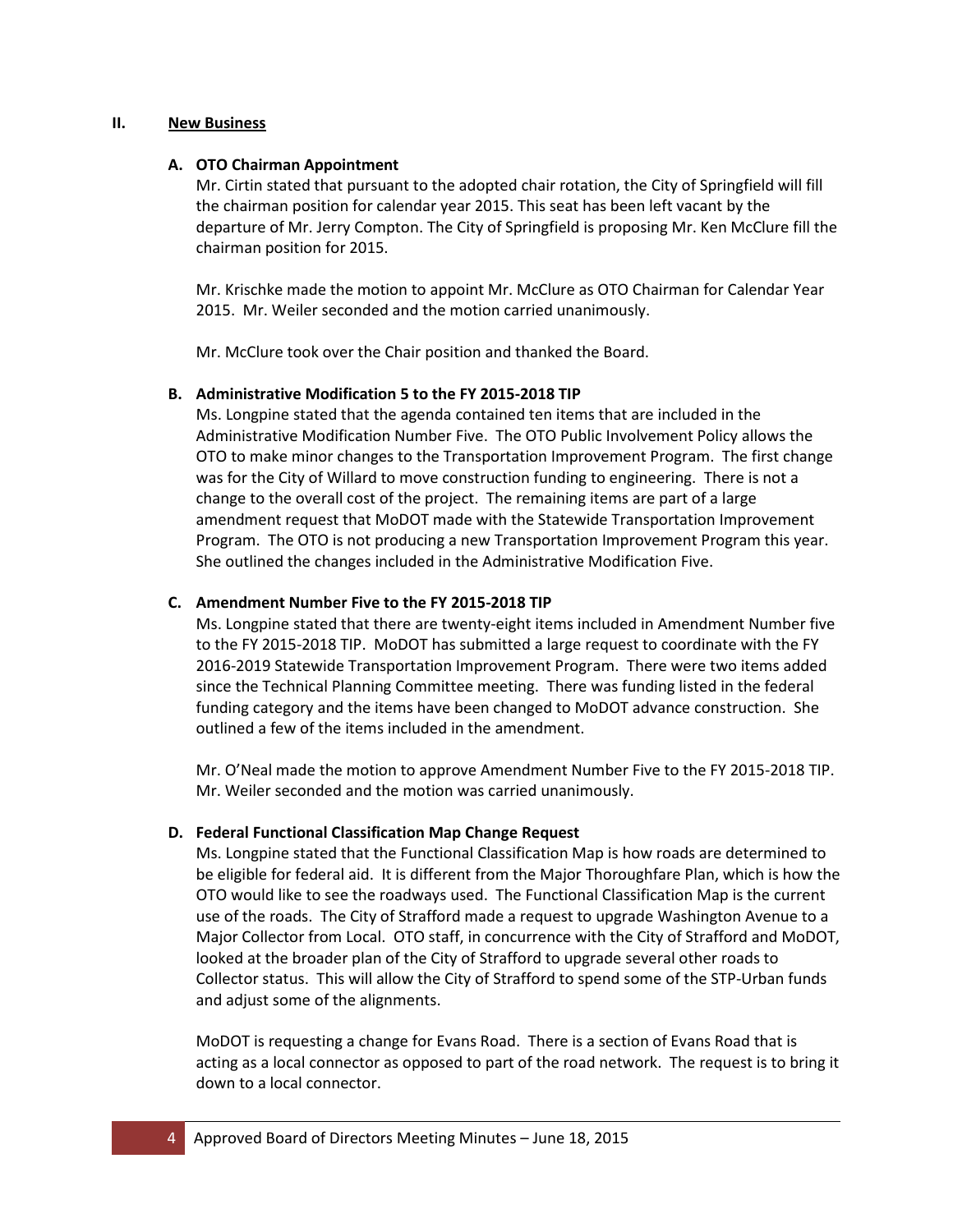Mr. O'Neal made the motion to approve the proposed Federal Functional Class Changes. Mr. Weter seconded and the motion carried unanimously.

### **E. Federal Funds Balance Report**

Ms. Fields stated that staff tracks the federal funds allocated to the OTO. Tracking the funds gives an idea of the current balance and prevents the area from losing federal funds or having too high a balance. The OTO is in good shape due to MoDOT allowing the current Cost Share to be counted against the balance. There is currently \$17 million, but when the Cost Shares are included, such as the Chestnut Railroad Project, there is only about \$7.2 million. The report goes through May 31, 2015.

There is a sheet included that shows the next year, if the OTO cannot participate in the MoDOT Cost Share Program. The majority of the OTO's funds have been spent in the past on the Cost Share Program. The starting figure is the \$7.2 million and assumes that Congress will pass a short term extension. The last two months of FY 2015 are added in, as well as the FY 2016 which would increase the balance by \$7.1 million. That leaves the OTO with a \$14.4 million balance. The maximum balance that is allowed is \$16.8, so the OTO would still be okay. There are several programmed projects not in the Cost Share Program that are using STP-Urban. The main project is the Kansas Expressway Engineering Project. The other main project is the Main/Aldersgate Intersection in Nixa that is almost a \$1 million.

Staff also monitors the bridge funds. The OTO receives On-System Bridge funding. There will be another allocation after October 1. That will put the area close to the maximum balance. Bridge funding is different because it cannot be used everywhere. It can only be used on bridges classified as substandard on the federal aid system. It has to have met some sort of criteria for repairs. There are only a few in the City of Springfield and the City is checking to see if there are matches to the funding criteria. The OTO has enacted a Reasonable Progress Policy for the Transportation Alternative Projects funding. All the jurisdictions are on track to use the federal funding so there does not appear to be problems.

## **F. Performance Measures Report**

Ms. Longpine stated that there is a Performance Measure Report Infographic that had been handed out. The Infographic summarizes each of the OTO Performance Measures. The Performance Measures were introduced into the OTO planning process through the Long Range Transportation Plan that was adopted in 2011. A report is produced each year to show the progress on the measures. The complete report is in the agenda. She outlined the data included in the Performance Measures Report Infographic.

## **G. Financial Statements for 3rd Quarter 2014-2015 Budget Year**

Mr. Krischke stated that there is nothing remarkable about the  $3<sup>rd</sup>$  Quarter Report. The Profit and Loss Report is in line with the expectations and budget. On the Operational Profit and Loss Report the revenues are somewhat in line with what the OTO was expecting for the year. It is a little lower, but the expense are down as well. The OTO is at 61% and is 3/4ths through the budget year. The annual budget shows that the OTO is aligned with expectations. There is a net income of \$19,873.00. There are a couple smaller line items that are over the budgeted amount, but none of the major categories are over budget.